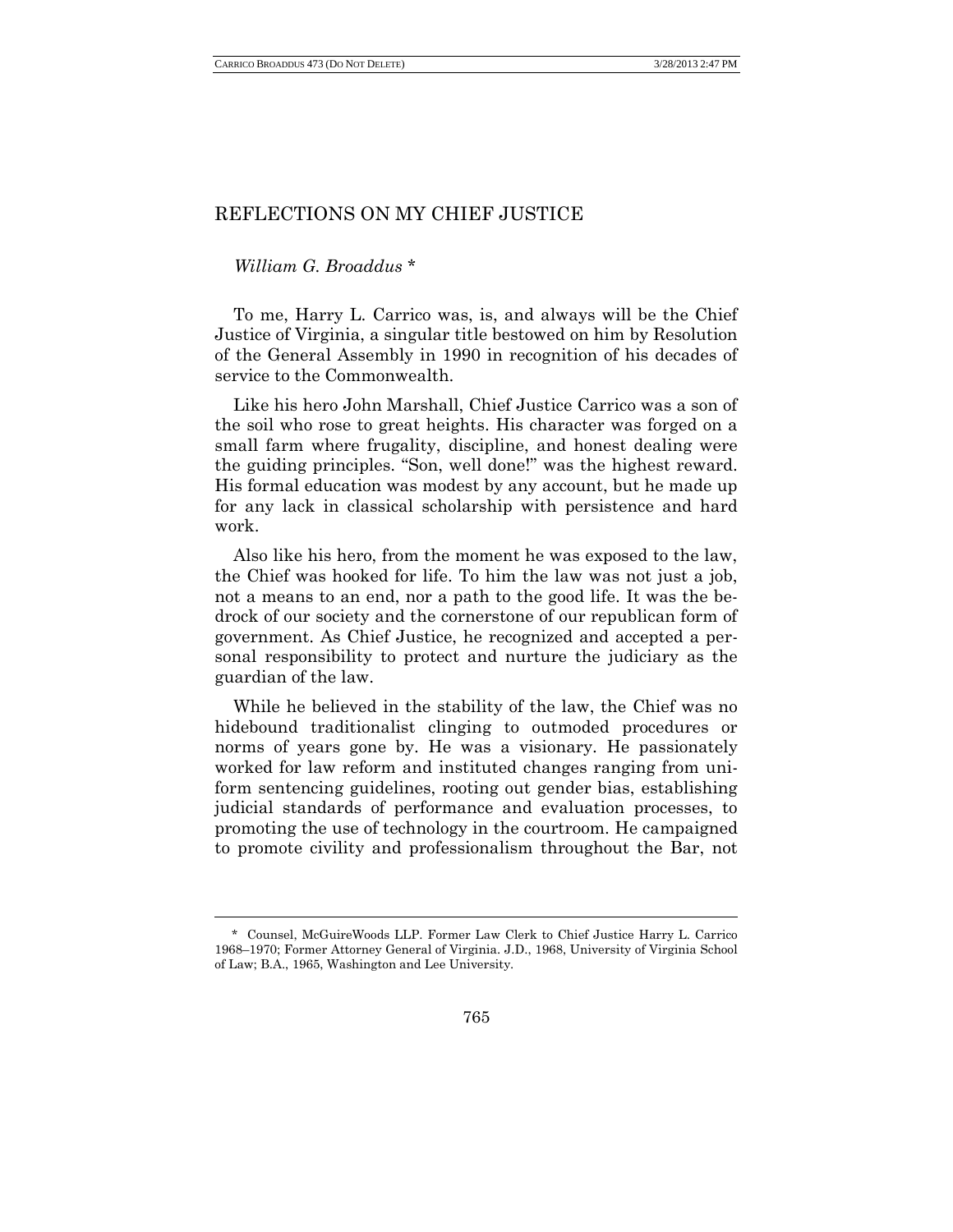## 766 UNIVERSITY OF RICHMOND LAW REVIEW [Vol. 47:765

as landmarks to the past, but because he knew disputes are resolved more easily when lawyers conduct themselves properly and with respect to each other, clients, and the courts.

The Chief relished the intellectual challenge of resolving a difficult issue and enjoyed spirited and honest debate. But when an issue was resolved, he expected both sides to respect the decision and turn to the next task.

The Chief believed in hard work. He was always prepared, whether for oral argument or any other aspect of his life. It was not unusual for him to know more about a case than the attorney arguing it, and the advocate who took liberties with the record risked being brought up sharp by the Chief.

The Chief believed in the rules, whether Rules of Evidence, Rules of Procedure, or Rules of Court. He would cut off any lawyer, even the most senior member of the Bar, who exceeded the allotted time during oral argument.

The Chief looked the role of a Chief Justice and conducted himself with the decorum one expected of a Chief Justice. His public life was the model of propriety, as was his private life. His only excesses were his love of family, his devotion to the law, his love for the Court, and his passion for physical fitness.

The Chief's love of exercise was legendary. He routinely rollerbladed well into his seventies and daily rode his bike after that. One of the few occasions when I saw him angry occurred after he received a call from the Henrico County Manager telling him that he no longer had permission to rollerblade on a county parking lot during weekends. The Chief snorted, "they said it was unsafe. . . ." Once when I was clerking for him, I heard him say that he planned to replace the fence around his pasture the following weekend. I offered to help but he demurred. The last law clerk who tried to help, he said, could not come to work the next Monday because he was too tired. I persevered and got a weekendlong lesson in fence building. I made it in the following Monday, but with mighty tired muscles. The Chief, on the other hand, acted like his exertion over the previous two days had been limited to a leisurely stroll around the yard.

Despite the many banquets, conferences, and formal occasions which his position necessitated he attend, the Chief never seemed